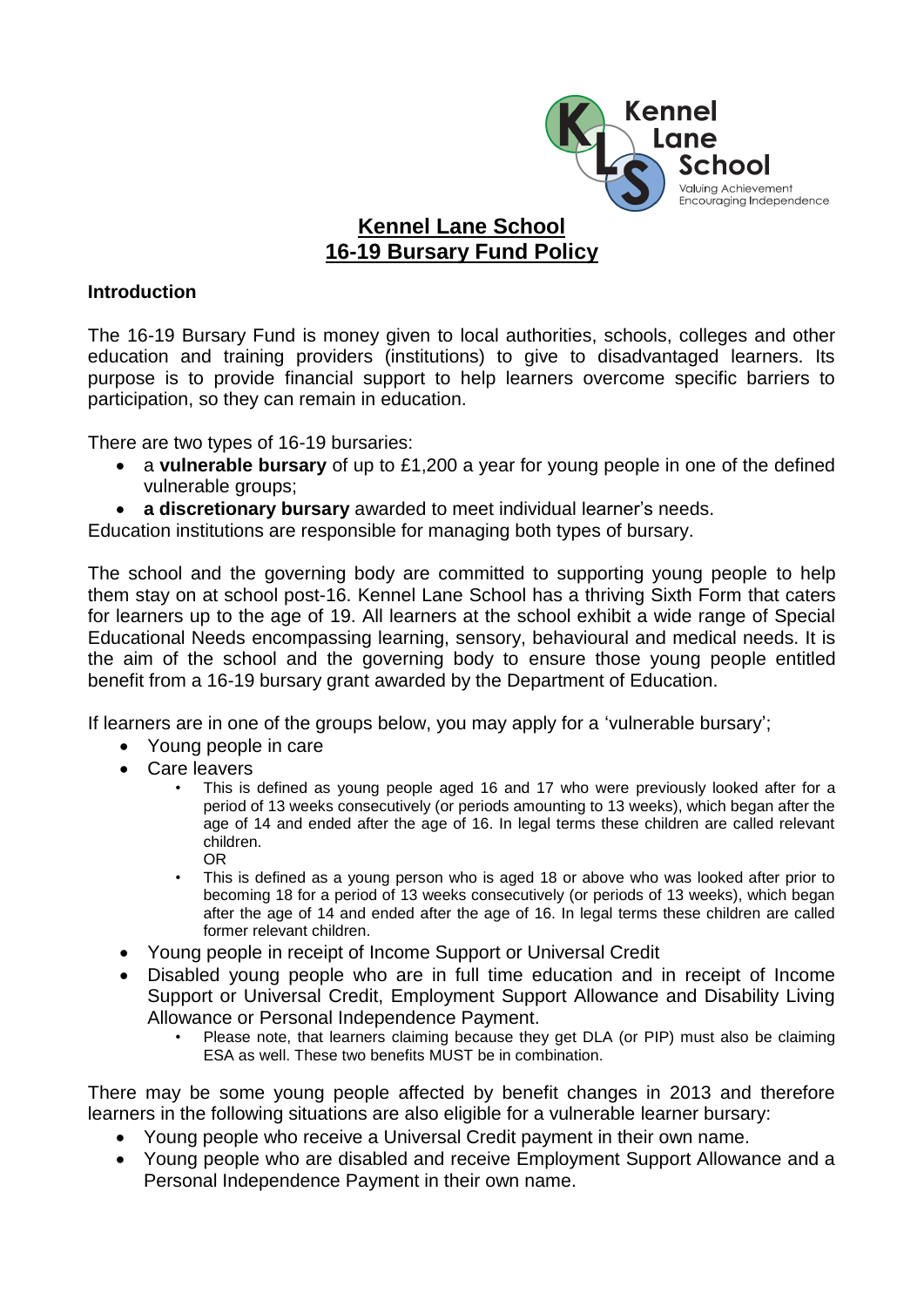## **Type of evidence that is needed**

| <b>Type of benefit</b>                                                 | <b>Evidence Required</b>                                                                                                                                                                                                                                         |
|------------------------------------------------------------------------|------------------------------------------------------------------------------------------------------------------------------------------------------------------------------------------------------------------------------------------------------------------|
| Income Support (IS)/ Universal Credit                                  | IS Benefit Book/letter dated within 3 months<br>name, address and benefit<br>showing<br>received OR outdated letter plus bank<br>statement within 3 months.                                                                                                      |
| Young people who are looked after                                      | Looked after care plan/PEP                                                                                                                                                                                                                                       |
| <b>Employment Support Allowance</b>                                    | (This is not normally paid to young people in<br>Full time education unless the young person<br>is in receipt of DLA). Letter dated within 12<br>months of application showing<br>name,<br>address, and benefit received plus bank<br>statement within 3 months. |
| Disability Living Allowance or Personal<br><b>Independence Payment</b> | Letter dated within 12 months of application<br>name, address, and benefit<br>showing<br>received plus bank statement within 3<br>months                                                                                                                         |

## **How will the bursary money be distributed?**

The funding received is based on an academic year.

Institutions are free to decide the frequency that vulnerable and discretionary bursary payments are made, taking into account the purpose of the bursary, the learner's circumstances and local arrangements.

Parents of learners, or learners themselves, who want to apply for support from the bursary fund should contact Vicky Wilkins who will support you to complete the necessary online form.

At Kennel Lane School the attendance of eligible learners (learners should achieve at least 90% attendance) will be verified at the end of every term (December, March/April & July), and a review process will be triggered to ensure that the original circumstances still remain. Once the school are satisfied that all the criteria continues to be met a cheque that equates to a third of the full year's allocation may be distributed to those learners who do not fall into the category of 'Looked After'.

It is good practice to pay in-kind bursaries rather than cash where possible and this will be considered first before any individual payments are made. In-kind bursaries ensure that the funding will help the learner to participate in education. There are no restrictions on what in-kind payments can be made, they could include:

- travel passes
- meals
- field trips
- course material/resources

However, in the case of learners in the vulnerable group, (Looked After) the value of inkind payments and how the cost is deducted from the £1,200 should be transparent to all parties involved as well as the learners themselves, if applicable.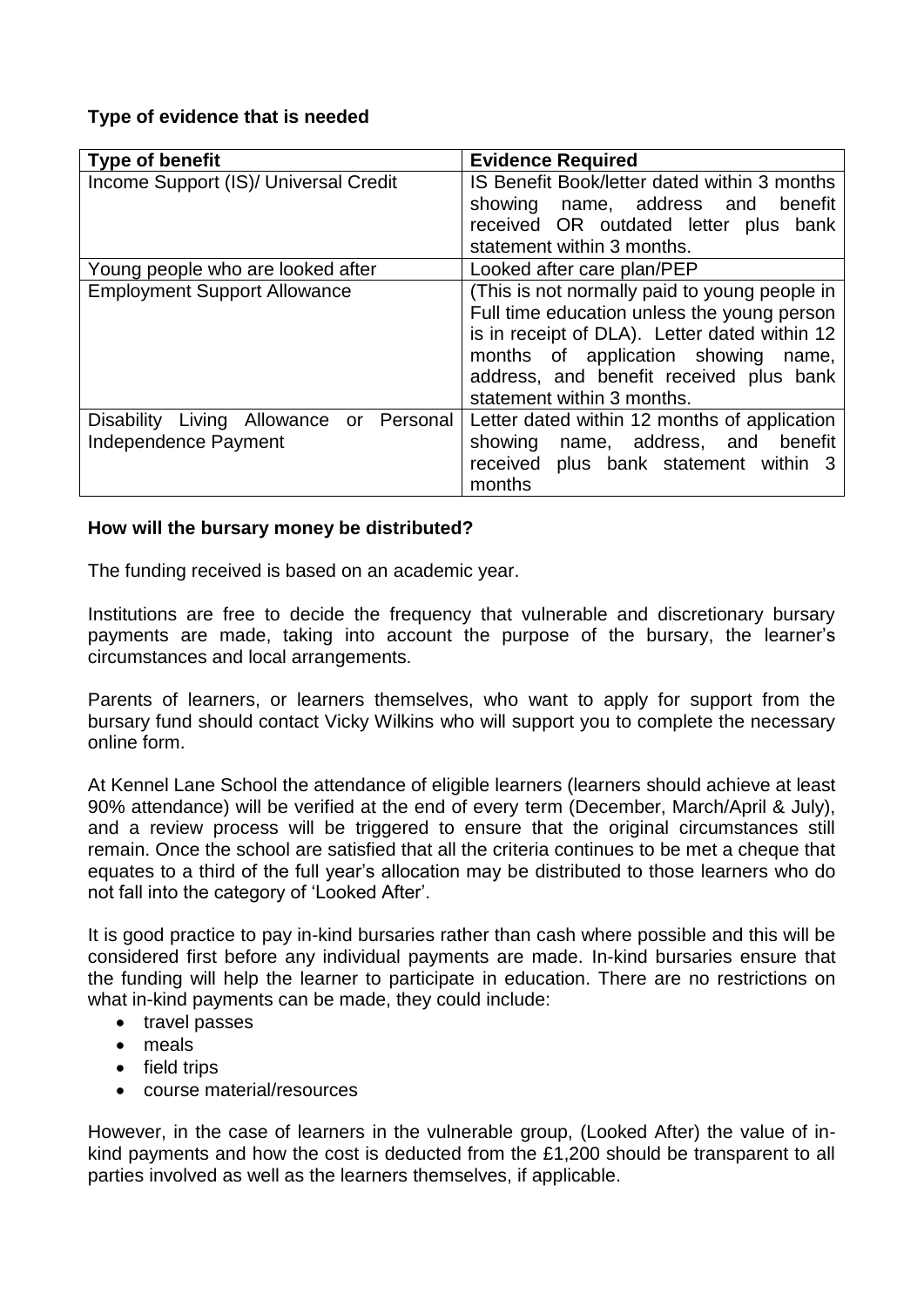At Kennel Lane School, for those learners receiving Bursary Funding that are 'Looked After', discussions will take place at the PEP meetings and a decision agreed by all parties involved as to how best to spend the funds. This will be reviewed at subsequent annual review/PEP meetings to ensure the needs of the individual learner are continuing to being met.

The spending of each individual's allocation of money will be monitored separately and recorded in order to ensure that the spending decisions are being honoured.

If the decision is made to pay bursary funds directly to the learner who is 'Looked After' the same process will be applied as outlined above for learners who are not 'Looked After'.

The Education Funding Agency (EFA) would not expect the money to be paid into another person's bank account, except in exceptional circumstances where a learner is unable to administer their own account. If the learner is in one of the vulnerable groups and cannot manage their own funds it will be decided at the PEP who is going to manage the bursary on the learner's behalf.

If a payment is agreed it will be via a cheque made payable to either the learner or a named parent/carer as agreed and as outlined above. If resources have been purchased by the school, the payment will be for the remainder of the bursary which relates to the period of time involved (e.g. one term). Lump sum payments, if applicable, will be limited to a maximum of £400 (i.e. one third of the year's allocation of £1,200).

## **Discretionary Awards**

It is up to the school which learners will receive a discretionary bursary and how much they will receive.

There are no limits set for the level of discretionary payments. We can award learners whatever we feel is needed to remove the financial barriers to learning. However we are expected to stay within the budget given.

Learners that apply will be assessed individually and awarded a bursary based on their actual financial need. The assessment will be documented and the evidence obtained to support the amounts being claimed and must be retained for audit purposes. We cannot make blanket or flat rate payments to all learners.

Should there be surplus funding from the 16-19 discretionary bursaries after administration costs (see below) eligibility criteria will be circulated to relevant learners and their families. The criteria for awarding discretionary bursary funding will be as follows:

 Young people who, are eligible for Free School Meals and have achieved 90% attendance or more up to the date of application and are aged 16-19 in years 12-14.

Consideration, to award a discretionary bursary, will also be given to young people who have been affected by sudden, exceptional changes in financial circumstances.

Discretionary bursaries awarded will be distributed fairly and evenly between all successful applications received.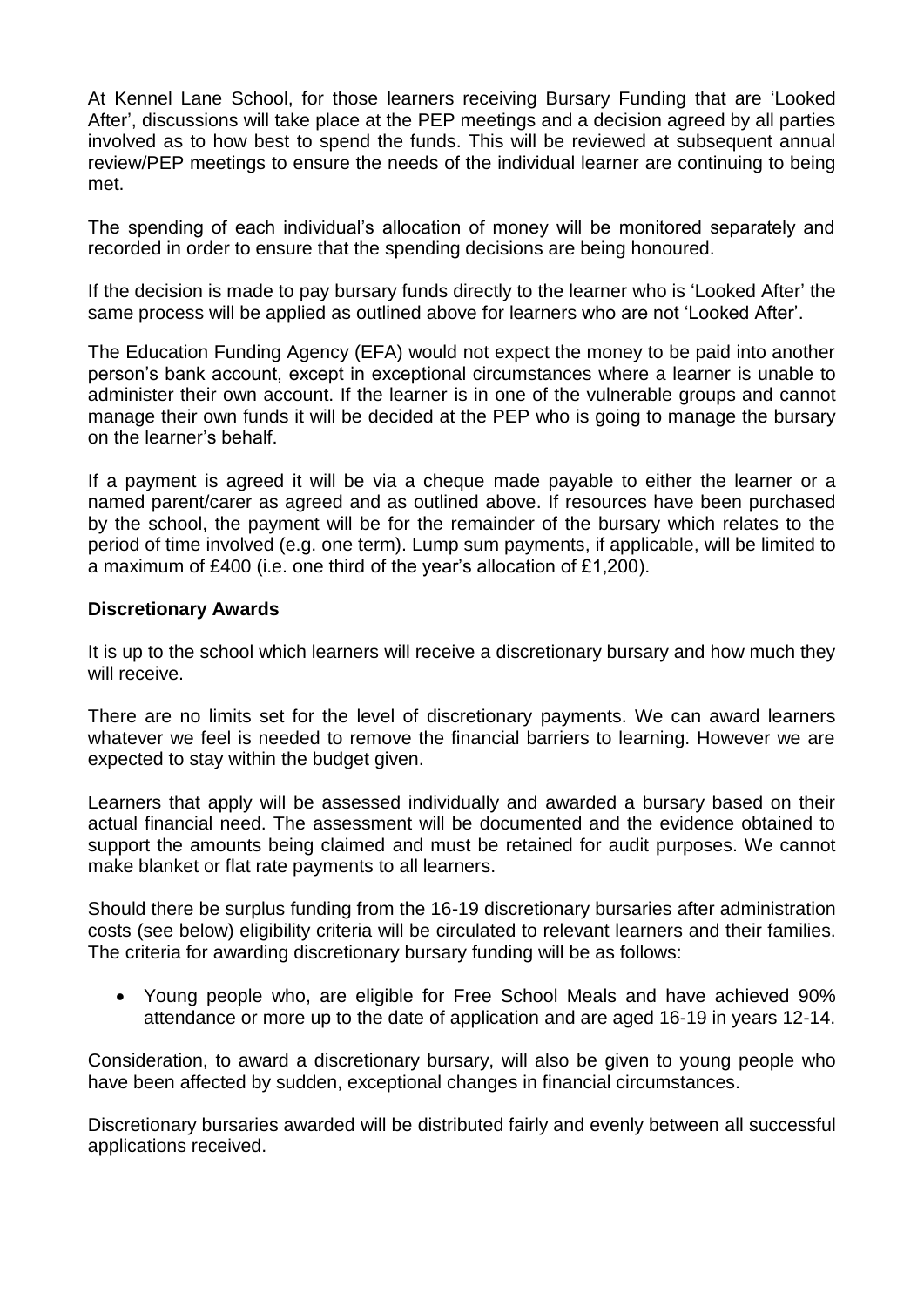Once all funds have been distributed, applications will close for that academic year, unless further funding is received from the Education Funding Agency (EFA).

### **Administration costs**

EFA expects institutions to spend no more than 5% of their total bursary allocation on administrative costs. As institutions no longer directly receive a vulnerable learners' bursary allocation, costs for administering vulnerable bursaries have therefore reduced and can be covered by the 5% of their discretionary allocation should they wish to do so. Kennel Lane School will retain 5% of the total bursary allocation to administer the scheme.

### **Monitoring and reporting**

The Headteacher reports through the Governors finance committee and the Full Governing Body on all matters relating to finance. Should a young person or family feel aggrieved about how their request for a bursary was handled, they should follow the school's normal complaints policy which can be obtained from the school.

#### **Additional Information can be found at:**

#### **[www.gov.uk/1619-bursary-fund/overview](http://www.gov.uk/1619-bursary-fund/overview)**

#### **Document Tracking**

| October 2015   | <b>Original Document</b>                           | KM       |
|----------------|----------------------------------------------------|----------|
| October 2015   | Adopted by the Governing Body                      | FGB      |
| September 2016 | Reviewed and amended                               | JBa & JR |
| September 2017 | Reviewed                                           | JBa      |
| September 2018 | Reviewed and amended in line with 2018-19 guidance | SO'B     |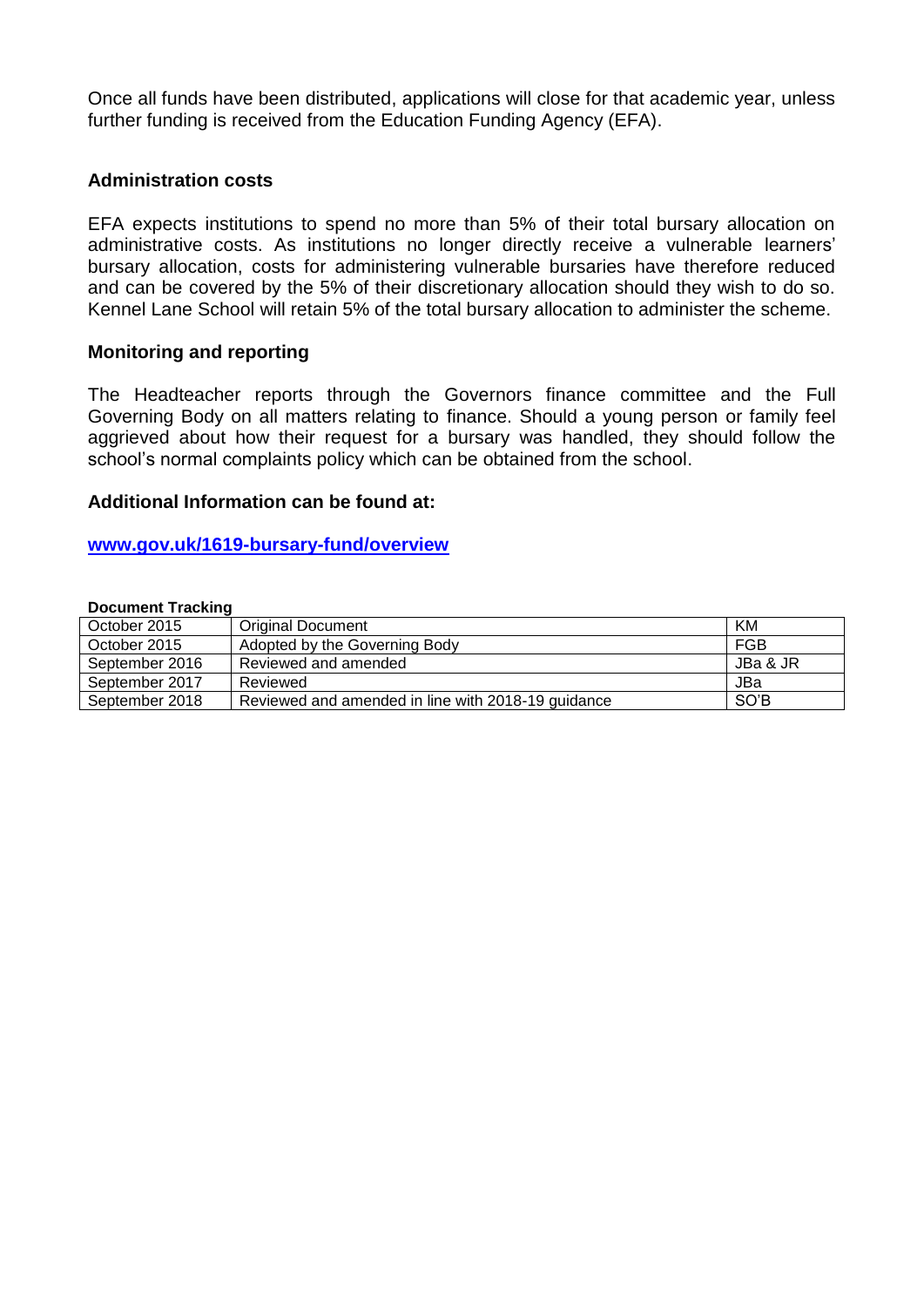

# **Application Form**

Consideration of funds from the 16-19 Bursary Fund

## **Applicants are reminded that this form is for consideration only and does not guarantee entitlement.**

We have to establish the number of learners who have applied for financial support and then match with our funding. Inevitably some learners will not qualify or will not receive the level of funding we would like to provide because of financial constraints on the school. Funds will be allocated in line with the 16-19 Bursary Guidance.

Learners can be assured that their application will be treated with upmost confidence and we would encourage learners to maintain this confidentiality with other members of the school community. Funds will be made available in line with the 16-19 Bursary Fund Policy and attendance criteria.

| Is the young person in care or a care leaver?                                                                   | Yes/No |
|-----------------------------------------------------------------------------------------------------------------|--------|
| Is the young person receiving Income<br><b>Support or Universal Credit?</b>                                     | Yes/No |
| Does the young person receive Disability<br>Living Allowance or Personal Independence<br>payment?<br><b>AND</b> | Yes/No |
| Does the young person receive Employment<br>and Support Allowance or Universal credit?                          |        |
| Is the young person entitled to Free School<br>Meals?                                                           | Yes/No |

If you have answered yes to any of the above you will need to send/bring into school additional evidence as follows:-